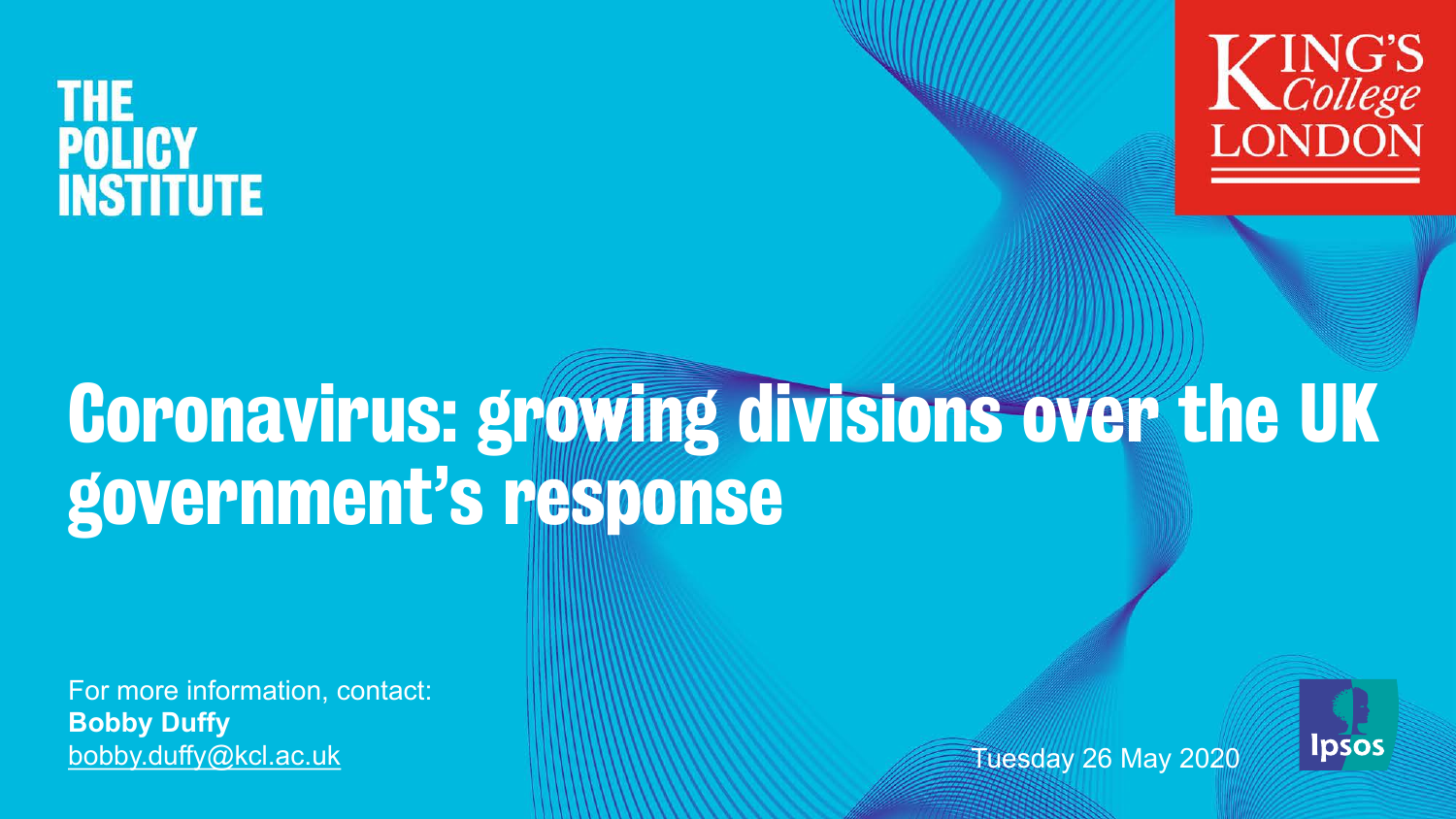# Introduction

This report includes findings from a survey of 2,250 UK residents aged 16-75 by [King's College London](https://www.kcl.ac.uk/policy-institute) in partnership with [Ipsos MORI](https://www.ipsos.com/ipsos-mori/en-uk), conducted on 20-22 May. These results are compared with a similar survey conducted 1-3 April.

It finds the public were losing faith in the UK government's response to coronavirus, even before the Prime Minister's adviser Dominic Cummings was widely reported to have travelled to Durham during the lockdown.

Trust in the UK government's ability to deal with the crisis and the information it provides has declined. This information is less likely to be seen as helpful and effective, and is increasingly viewed as confused and inconsistent. The public are also more likely to disagree than agree that the government has handled the pandemic better than other countries.

These findings reflect a much more divided view of the relaxation of measures to control the virus: 9 in 10 had supported the lockdown, but only 38% support the current measures. The results also reflect the public's focus on controlling the health impacts of the virus ahead of wider societal impacts, with a majority saying we're relaxing the measures too quickly and substantial concern about easing the rules, particularly among parents on sending their children back to school.

The guidelines and future plans are also less clear to people, with substantial proportions incorrectly thinking they can exercise outside in groups, that all children are returning to school on 1 June, and that bars and restaurants will be open from 1 July. There is widespread confusion in Scotland and Wales on whether measures announced by the PM apply to them.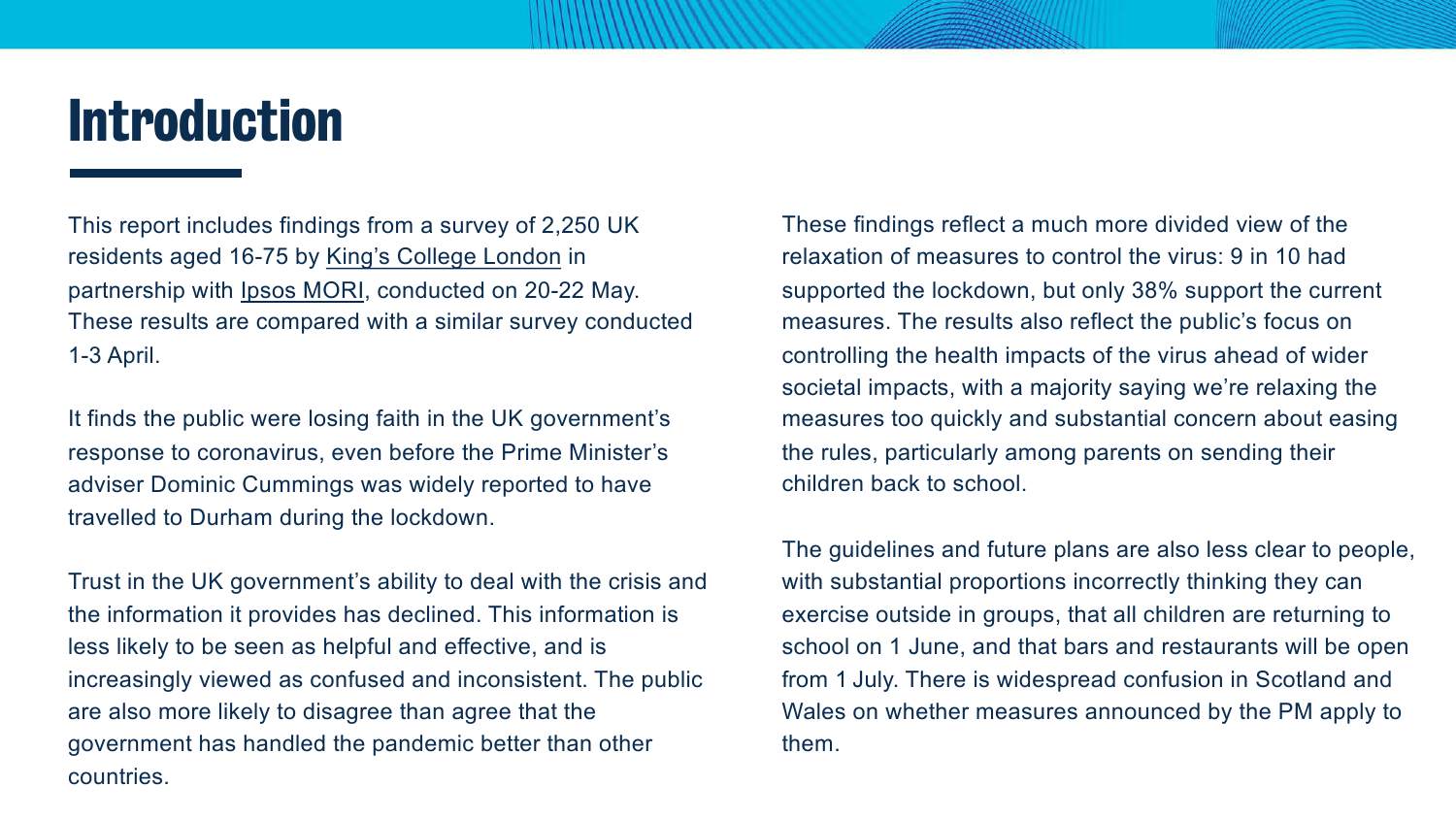# We're losing faith in the UK government's response

Trust in the government's ability to control Covid-19 and the information it provides on the virus has declined significantly over the past six weeks.

The public also now have a much less favourable view of the overall response, and many think the UK government has performed less well when compared with other countries.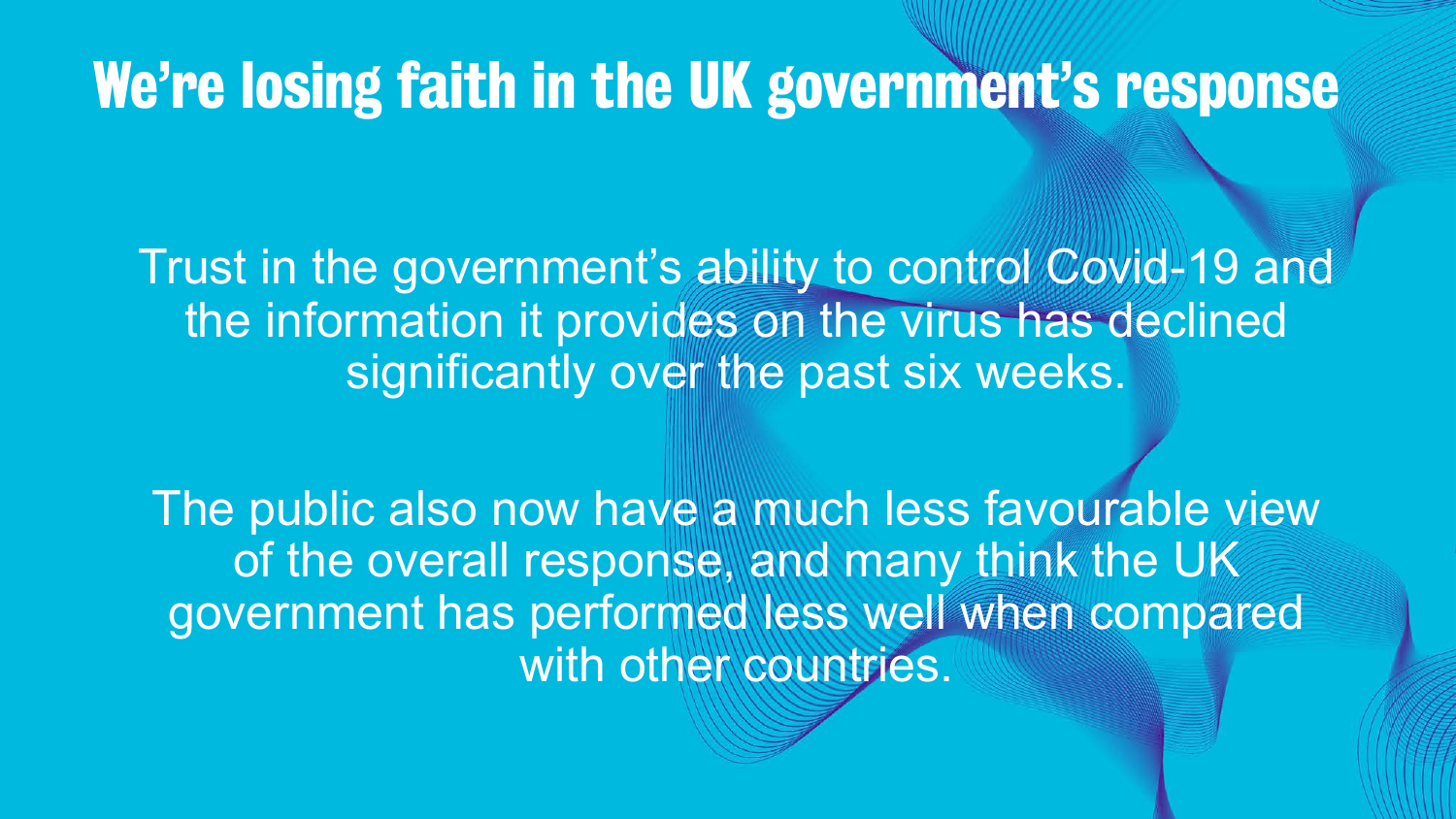In the past six weeks, the proportion of people who trust the UK government to control the spread of Covid-19 has **declined by 18 points**, from 69% to  $51\%$ .

The proportion who trust the information it provides on the virus has fallen by a similar amount, **down 17 points**, from 76% to 59%.

# To what extent, if at all, do you trust…

#### …the UK government to control the spread of the coronavirus?



#### … the information provided by the UK government on the coronavirus?





Base: 2,254 UK residents aged 16-75, interviewed 20-22 May 2020

Questions asked in April referred to "the government", rather than "UK government"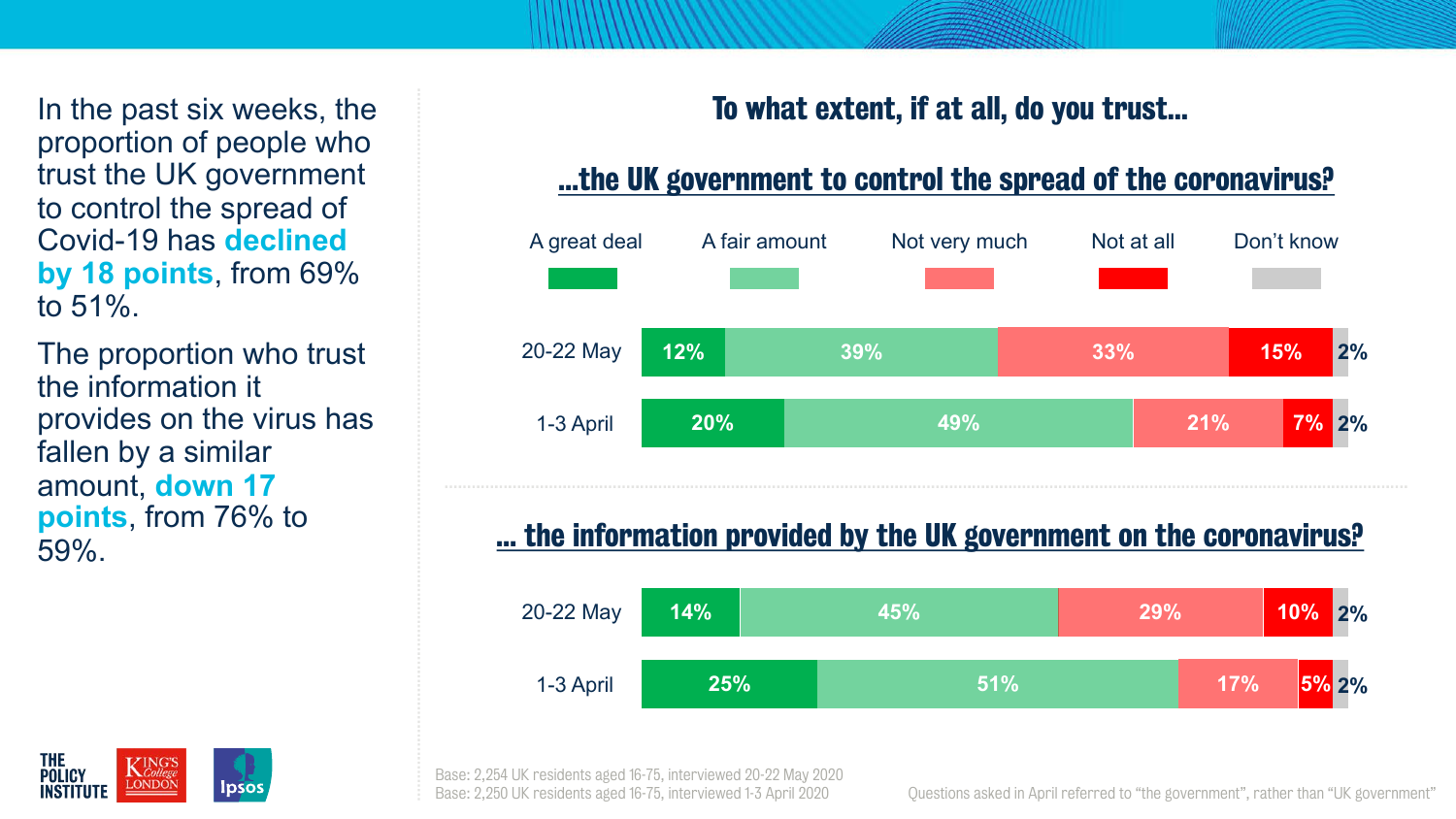In early April, 68% of the public found the UK government's communication and advice on coronavirus helpful. This has **fallen by 21 points**, to 47% in the third week of May.

And 51% now agree the government's advice on protecting yourself and others has been effective, compared with 69% previously – **a fall of 18 points**.

#### To what extent, if at all, do you agree or disagree with the following?

#### I have found the communication and advice from the UK government helpful



#### The UK government's advice on how to protect yourself and others has been effective





Questions asked in April referred to "the government", rather than "UK government"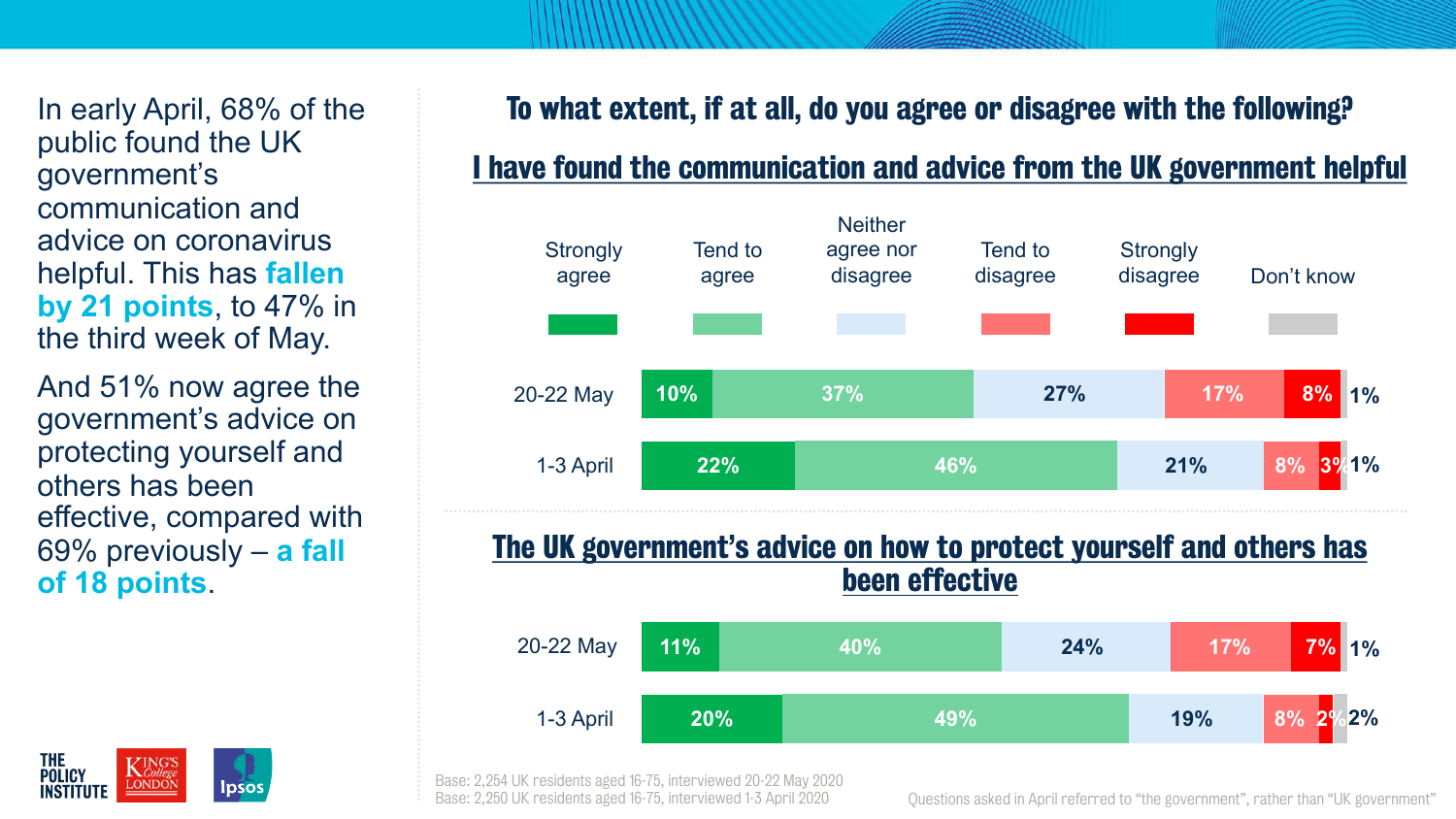59% now agree that the government's response has been confused and inconsistent, **up 17 points**  from early April. 3 in 10 people now **strongly agree** that this is the case. This follows widespread criticism of the communication and rollout of the changes to the lockdown rules that were announced by the government on 10 May.

37% think the government's plan has adapted well in response to new science, **down 21 points** from 58% a couple of months ago.

lpsos

LONDON

**THE POLICY** 

INSTITUTE

# To what extent, if at all, do you agree or disagree with the following?

#### The UK government's response to the coronavirus has been confused and inconsistent



#### The UK government's plan has adapted well to the changing scientific information and situation

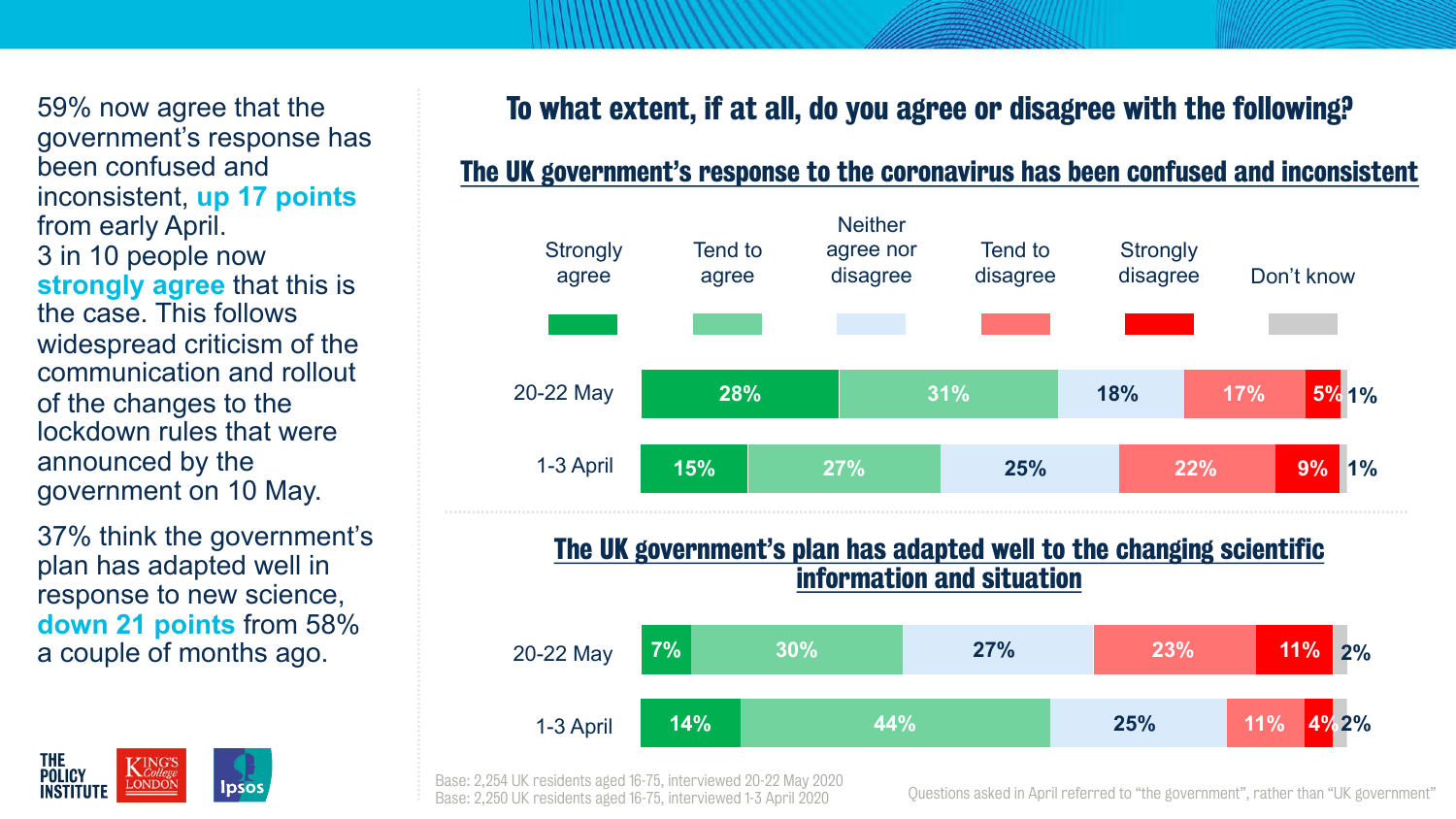**Almost half (47%) the population disagree** that the UK government has responded well to Covid-19 compared with other countries, with **one in five strongly disagreeing.** By contrast, 29% agree the response compares favourably with other nations'.

People are **more evenly split** on whether the government has done a good job of protecting UK residents, with 39% agreeing and 37% disagreeing. But 16% strongly disagree, compared 9% who strongly agree.



## To what extent, if at all, do you agree or disagree with the following?

#### Compared with other countries, the UK government has responded well to the coronavirus outbreak



#### The UK government has done a good job of protecting UK residents through its response to the coronavirus

| $ 9\% $ | 30% | 23% | 21% | 16%<br><b>1%</b> |
|---------|-----|-----|-----|------------------|
|---------|-----|-----|-----|------------------|

Base: 2,254 UK residents aged 16-75, interviewed 20-22 May 2020 Questions asked in April referred to "the government", rather than "UK government"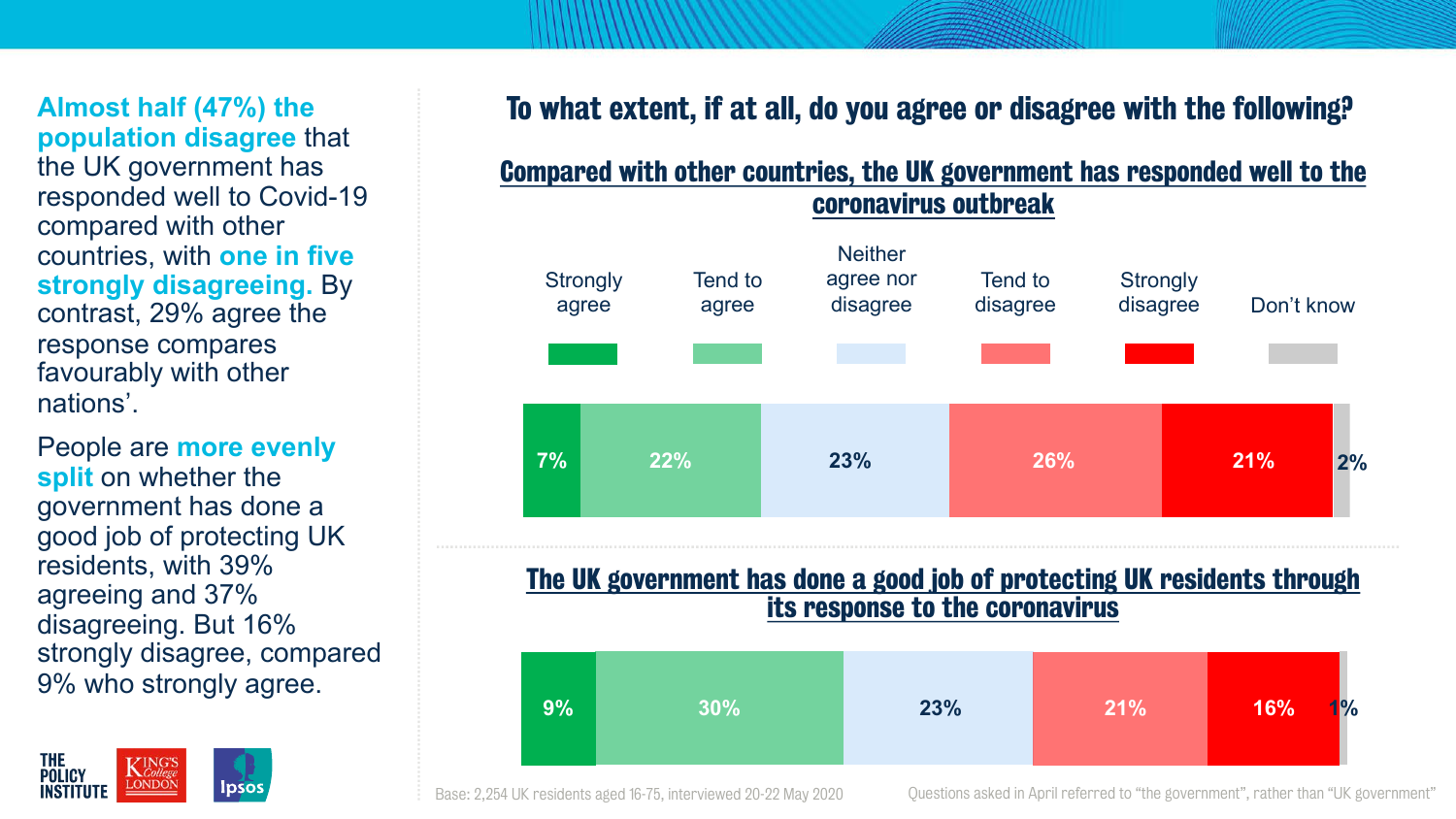People still see Covid-19 as a serious risk: there has been **little change in the proportion who agree that too much fuss is being made** about the virus, although 66% now disagree, down from 75%.

As the longer-term impact of the pandemic becomes clearer, people are more likely to say the **government acted too slowly**: 68% now think this is the case, up from 62% in early April.

**lpsos** 

**THE POLICY** 

**INSTITUTE** 

LONDON

# To what extent, if at all, do you agree or disagree with the following?

### Too much fuss is being made about the risk of coronavirus



#### The UK government acted too slowly to control the spread of coronavirus

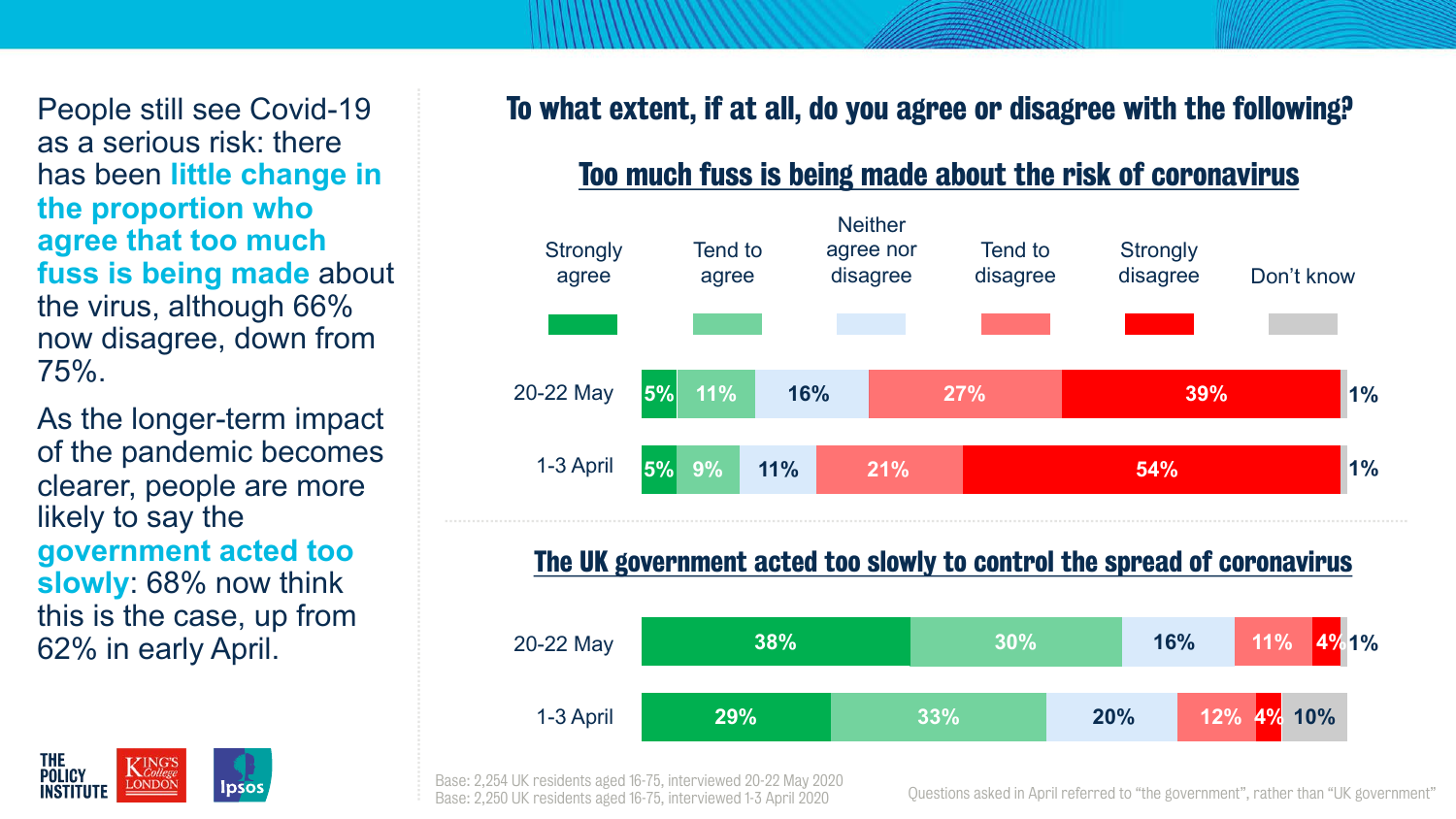The public are **unconvinced that government is meeting its target of testing 100,000 people** for Covid-19 every day.

46% think the claims are false, compared with 35% who think they are true.

#### Are the following statements true or false?

# The UK government is testing 100,000 people for coronavirus each day



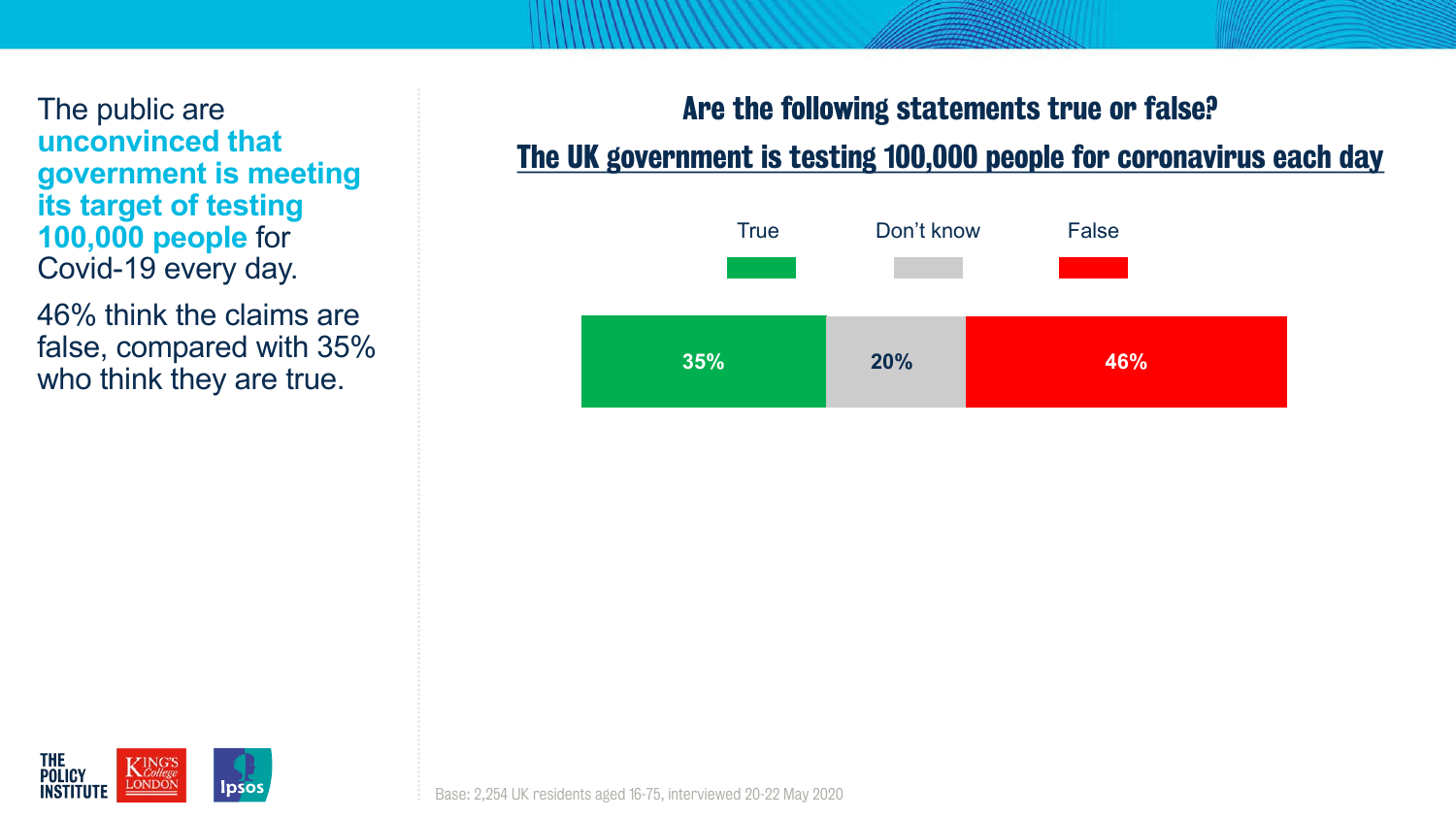# The new measures are more divisive than the lockdown measures

The approach announced by the Prime Minister on 10 May enjoys far less support than the range of lockdown measures that were announced on 23 March.

There is also trepidation about further relaxing the measures to control coronavirus, and some confusion about the new rules.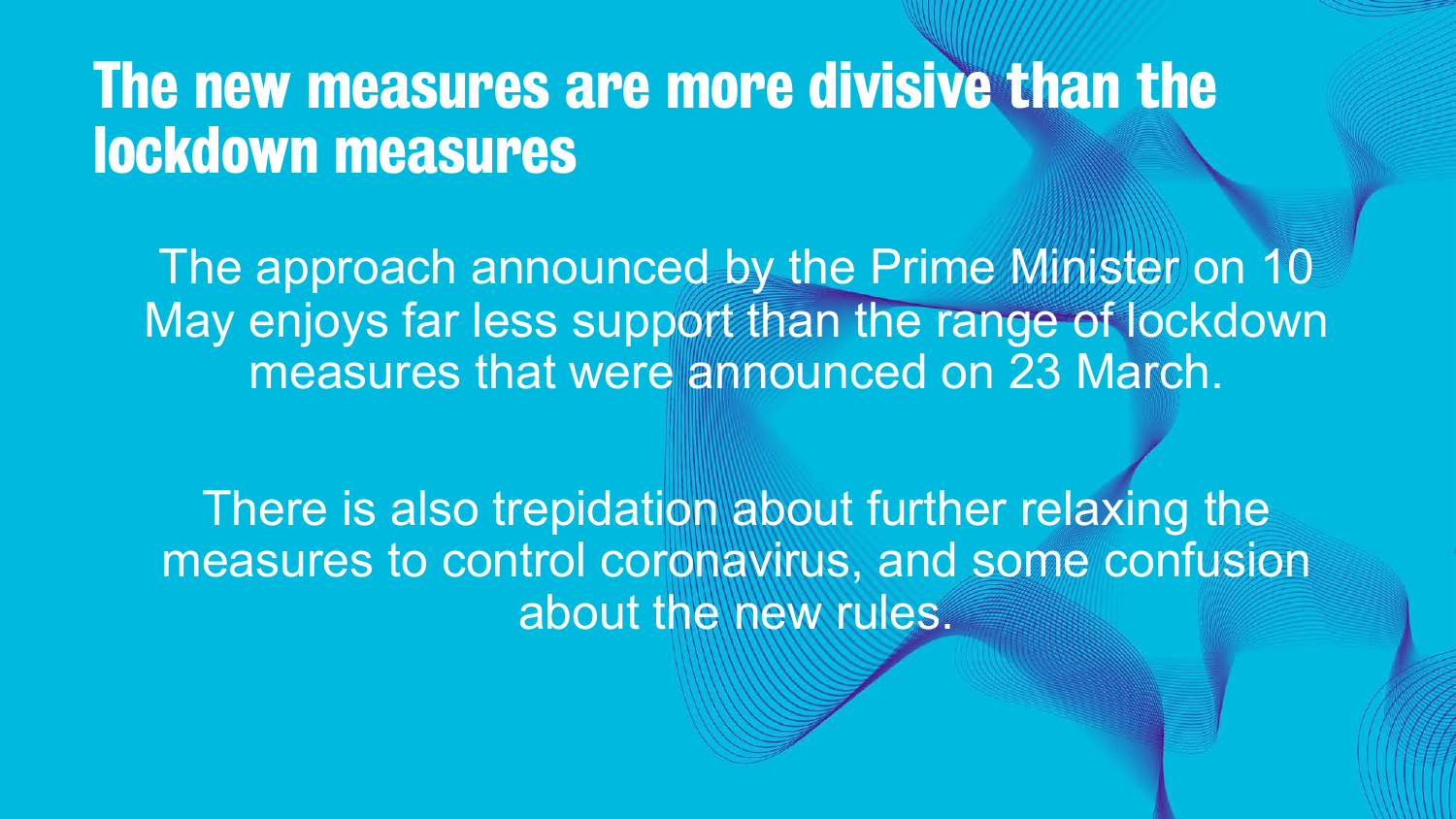**38%** support the new rules and plans announced on 10 May. This is matched by **38%** who oppose them.

This level of support is far lower than that for the lockdown measures announced on 23 March, which **9 in 10 supported and 7 in 10 strongly supported** (although the questions are not exactly comparable).

THE. **POLICY** 

**INSTITUTE** 

#### As you may know, the Prime Minister announced a range of measures to respond to the coronavirus on 10May, which maintained some lockdown restrictions while announcing conditional plans to relax other measures in England.

#### To what extent, if at all, do you support or oppose this current approach to controlling coronavirus?



As you may know, the Prime Minister announced a range of measures on 23 March, where people have been asked to remain at home except for a small number of exceptions (described by some as a "lockdown").

#### To what extent, if at all, do you support or oppose these measures?

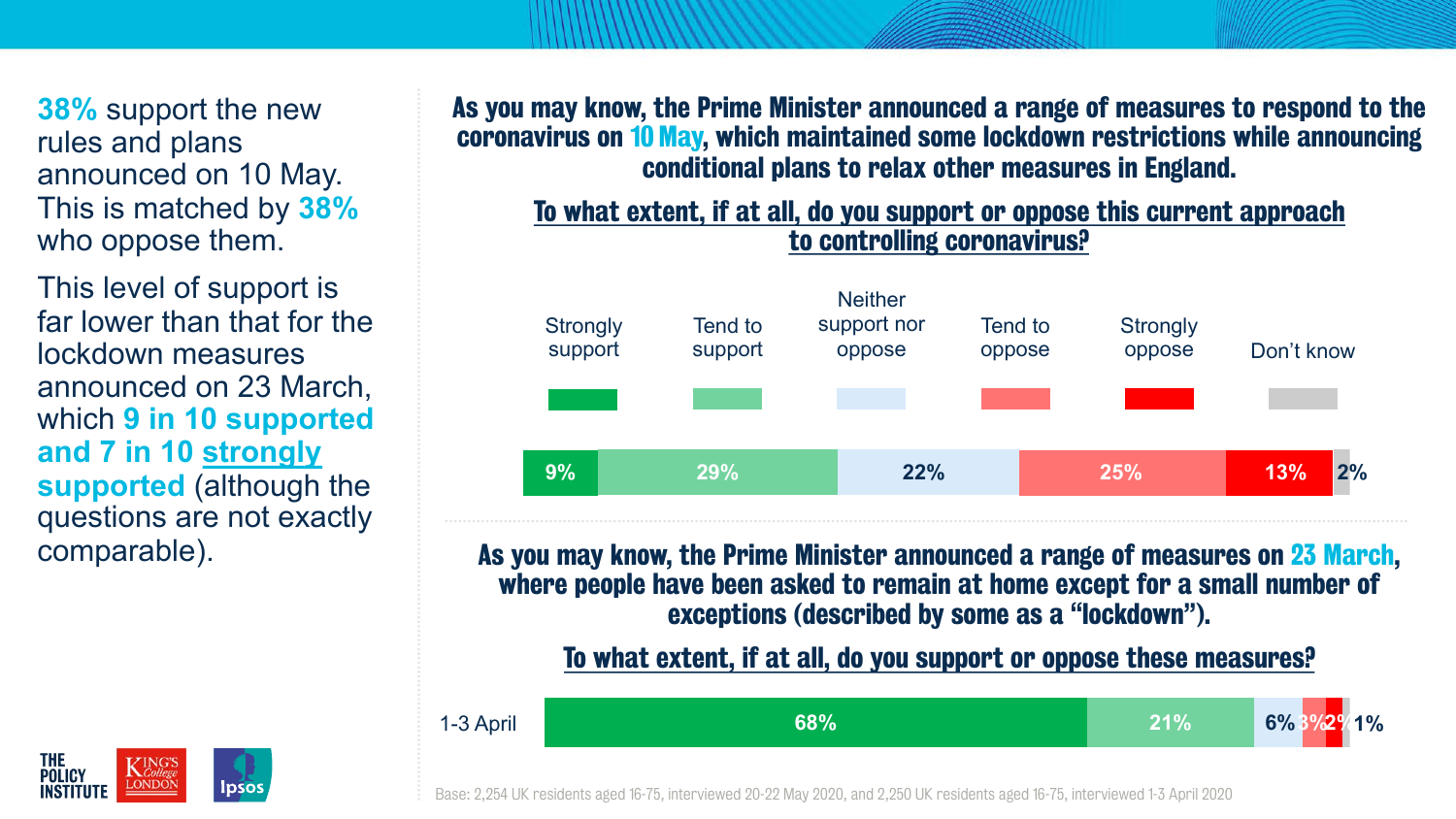The speed of change is a factor in lower support for these new measures: 27% think the government is relaxing the rules at about the right pace, but **twice as many people – 54% – think it is relaxing the measures too quickly**.

#### Do you think the UK government is relaxing the measures to control coronavirus too quickly, too slowly, or at about the right pace?



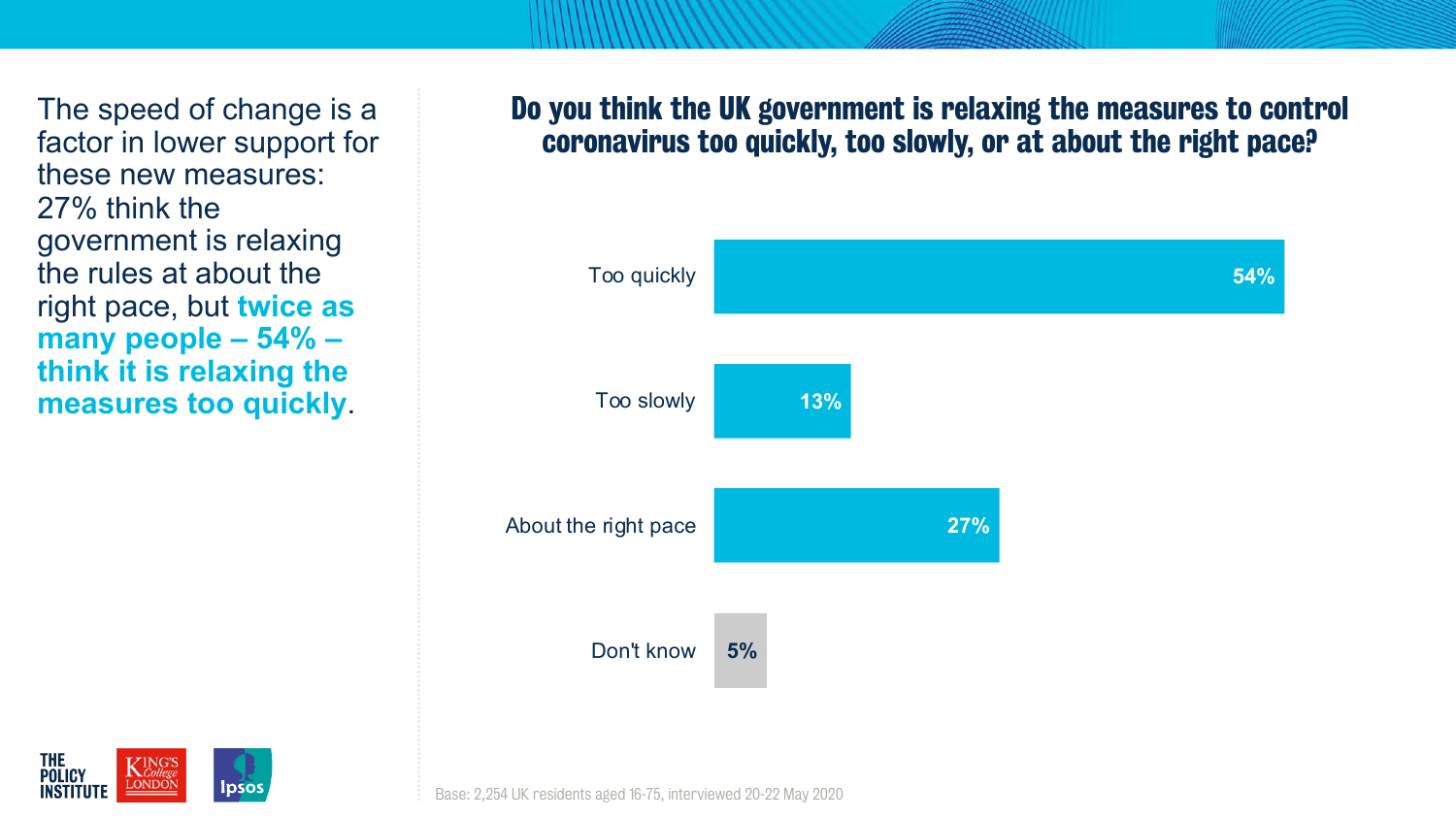**52% of the public say that "I am very worried about the restrictions being lifted**" is closer to their view, compared with **30% who say "I am not worried about the restrictions being lifted**" is closer to their view

#### Which of these is closest to your view…?





Base: 2,254 UK residents aged 16-75, interviewed 20-22 May 2020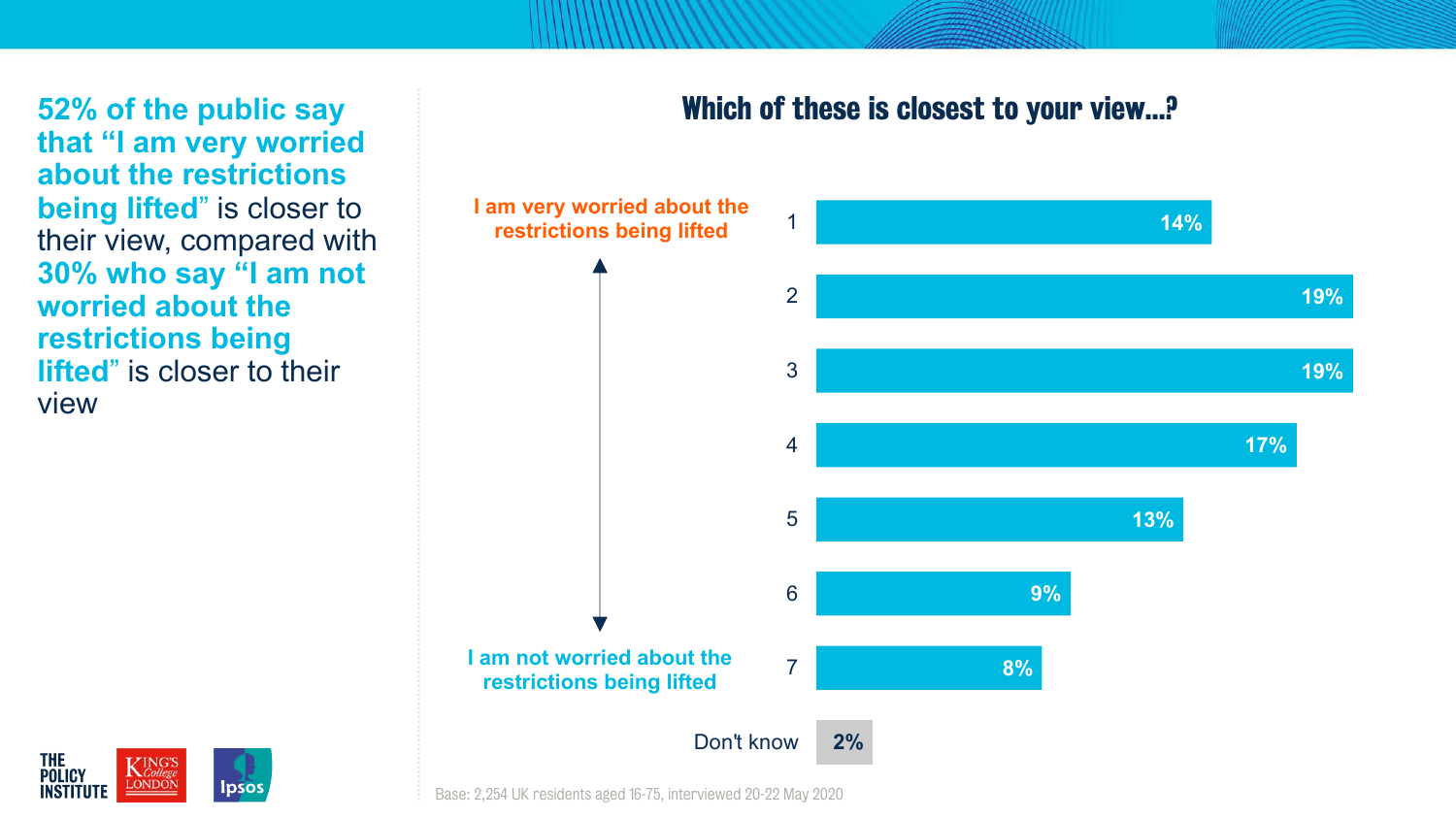**The public prioritise reducing the immediate negative health impacts of coronavirus** over limiting negative effects of the lockdown measures.

**59% say "We need to take any measures necessary to prevent further infections and reduce deaths"** is closer to their view, compared with **24% who say "We need to relax the lockdown measures now" is closer to their view.**

**THE** 

**POLICY** 

**INSTITUTE** 

**KING'S** 

**LONDON** 

Ipsos

#### Which of these is closest to your view…?

**We need to take whatever measures are necessary to control the spread of coronavirus and reduce the number of deaths**

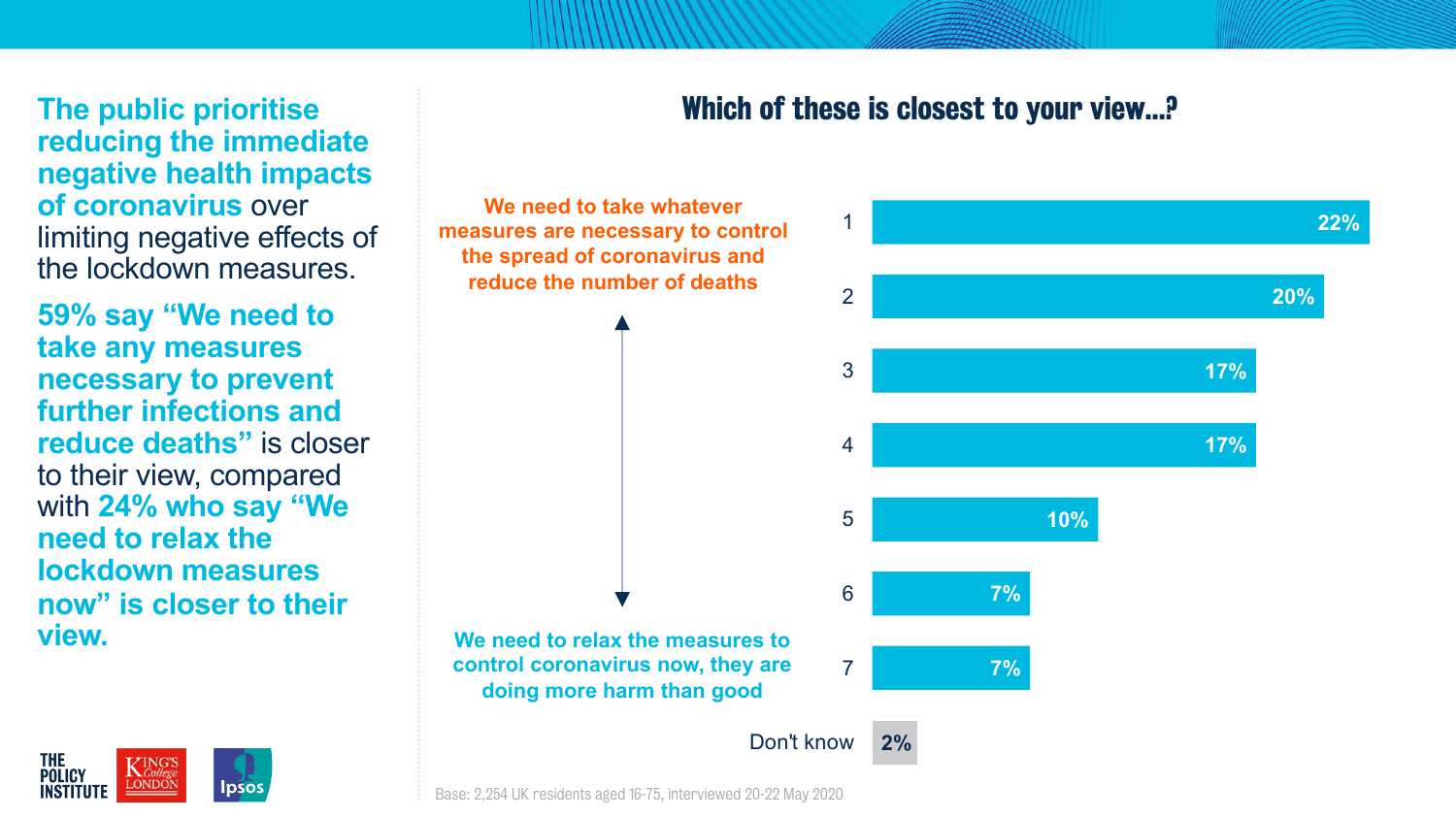**56% of parents are uncomfortable with sending their child back to school**, compared with 33% who are comfortable with it.

And parents are **three times more likely** to feel **very uncomfortable**  than very comfortable with the idea.

# When the following happen, how comfortable or uncomfortable do you think you will feel about…?

Sending your child to school



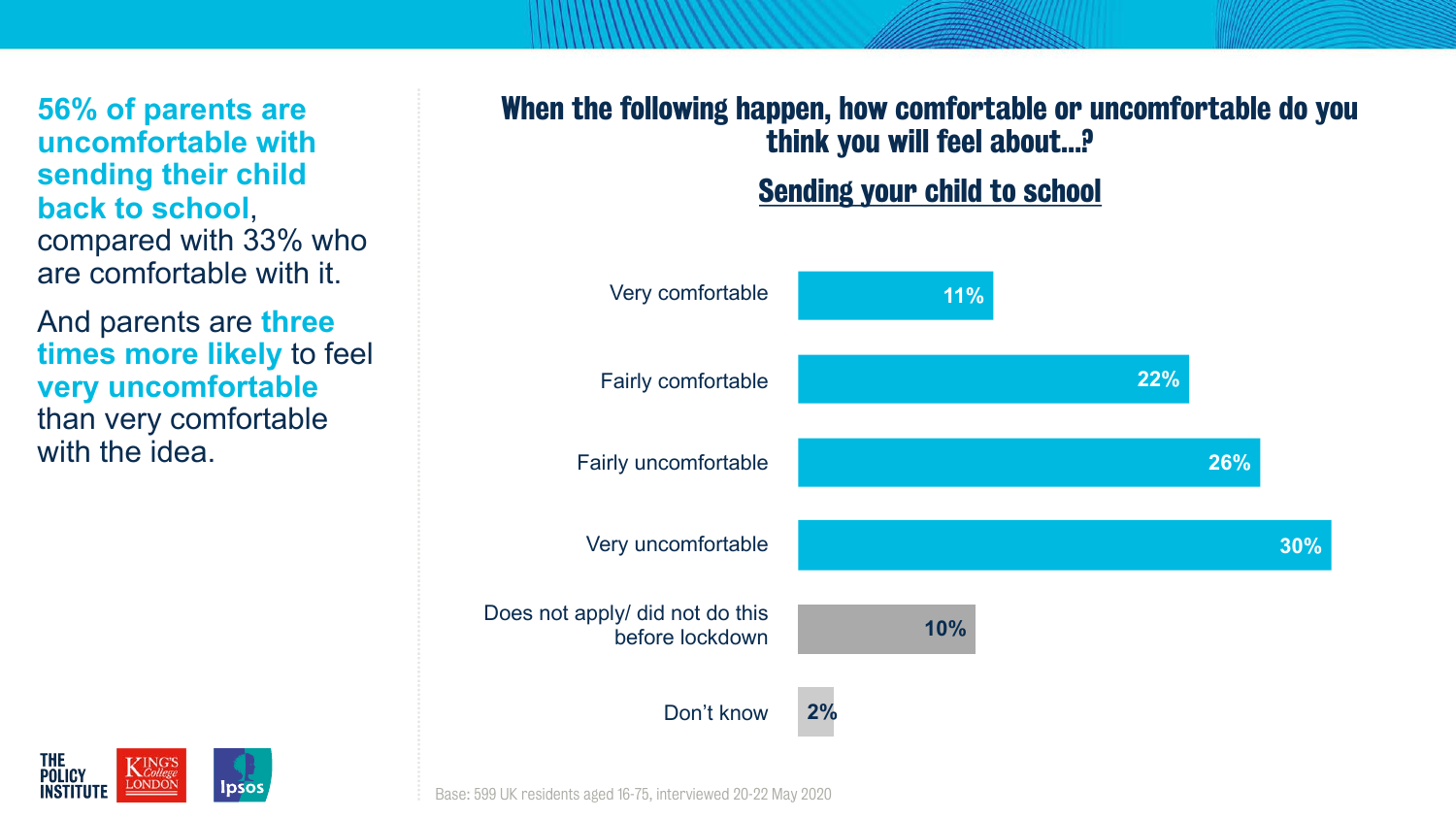People are **more relaxed about returning to their workplaces**, although the public is still divided on the issue.

44% of workers feel comfortable about doing so, while 41% do not.

# When the following happen, how comfortable or uncomfortable do you think you will feel about…?

Returning to the workplace

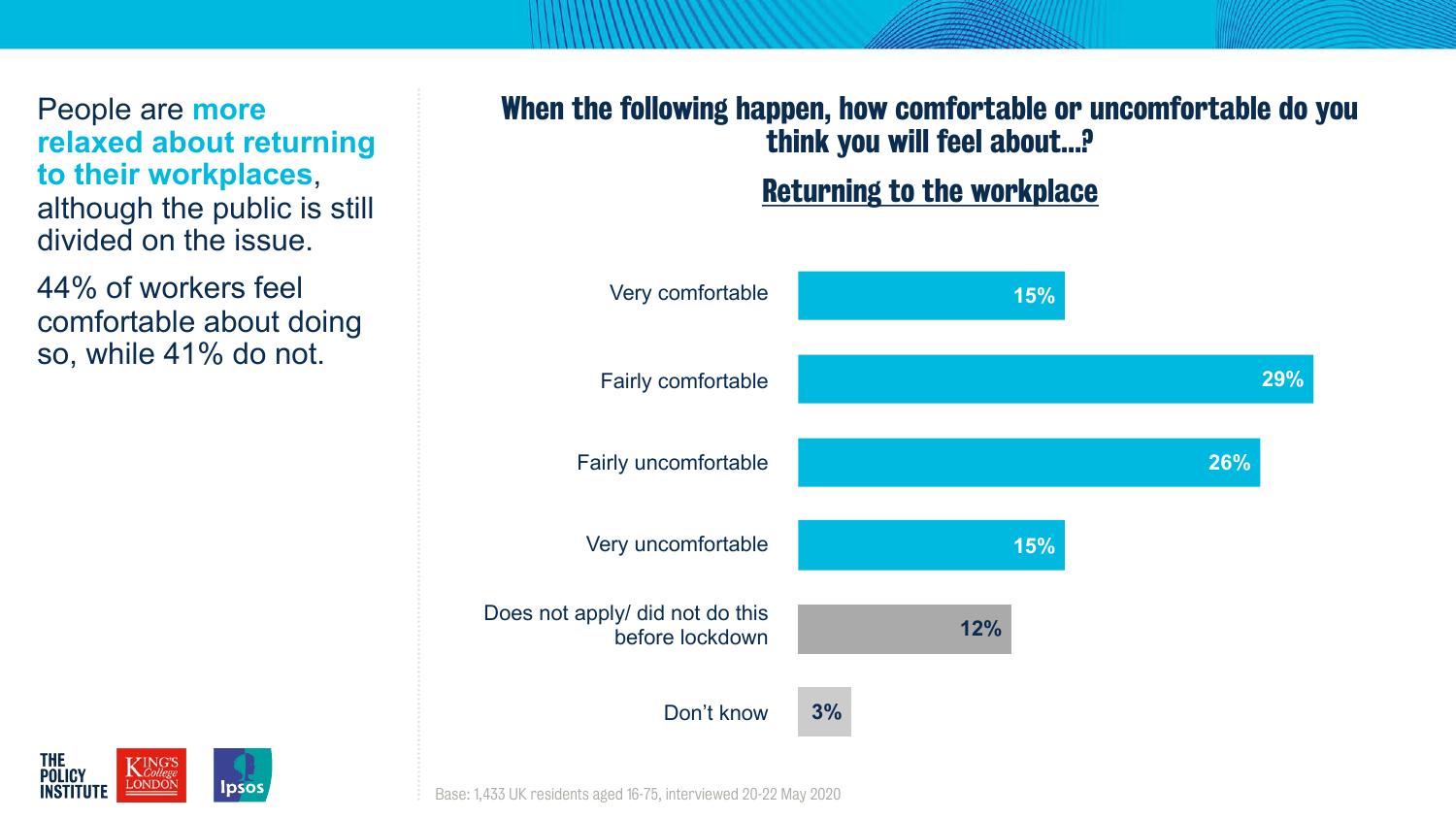New government guidelines for England on going to work and meeting up with one other person outside the home have cut through, with large majorities recognising them.

But there is some confusion about others:

- 26% think all children will be able to go back to school on 1 June, when it is actually just early years pupils, Reception, Year 1 and Year 6 who will be.
- 23% think pubs, bars and restaurants will open from 1 July, but at the time of the survey the government had not set a date for their reopening and only said that they must remain closed until 4 July at the earliest.
- 22% think people can exercise outside in groups with people not from their own household, but the guidance states that you can only play some sports – such as tennis, basketball and golf – with one other person from outside your household.

**KING'S** 

**LONDON** 

**THE** 

**POLICY** 

**INSTITUTE** 

Base: 1,895 England residents aged 16-75, interviewed 20-22 **lpsos** May 2020

As you may know, on 10 May the Prime Minister announced the current government guidelines on the actions people should take in response to the coronavirus. Thinking about the announcement, which of the following do you think are now true government guidelines for ENGLAND, and which are false?

|               | True statements at time of survey<br>are highlighted in green                                     | <b>True</b> |     | Don't know | <b>False</b> |  |  |
|---------------|---------------------------------------------------------------------------------------------------|-------------|-----|------------|--------------|--|--|
|               | Anyone who cannot work from home should consider<br>travelling to work if their workplace is open |             | 87% |            | 6%7%         |  |  |
|               | We are allowed to meet up with other people outside<br>our home, but only one person at a time    |             | 82% |            | 6% 12%       |  |  |
|               | All children will be able to return to school from June                                           | 26%         | 13% | 61%        |              |  |  |
|               | Pubs, bars and restaurants will open from 1 July                                                  | 23%         | 25% | 52%        |              |  |  |
|               | High street shops will open from 1 June                                                           | 23%         | 28% | 49%        |              |  |  |
|               | We are allowed to exercise outside in groups with<br>people not from our own household            | 22%         | 9%  | 69%        |              |  |  |
| public places | Face masks or coverings must now be worn in all                                                   | 21%         | 9%  | 70%        |              |  |  |
| other homes   | We are allowed to visit family members who live in                                                | 20%         | 10% | 71%        |              |  |  |
|               | People aged over 70 or with underlying health<br>conditions are now free to leave their home      | 13%<br>14%  |     | 73%        |              |  |  |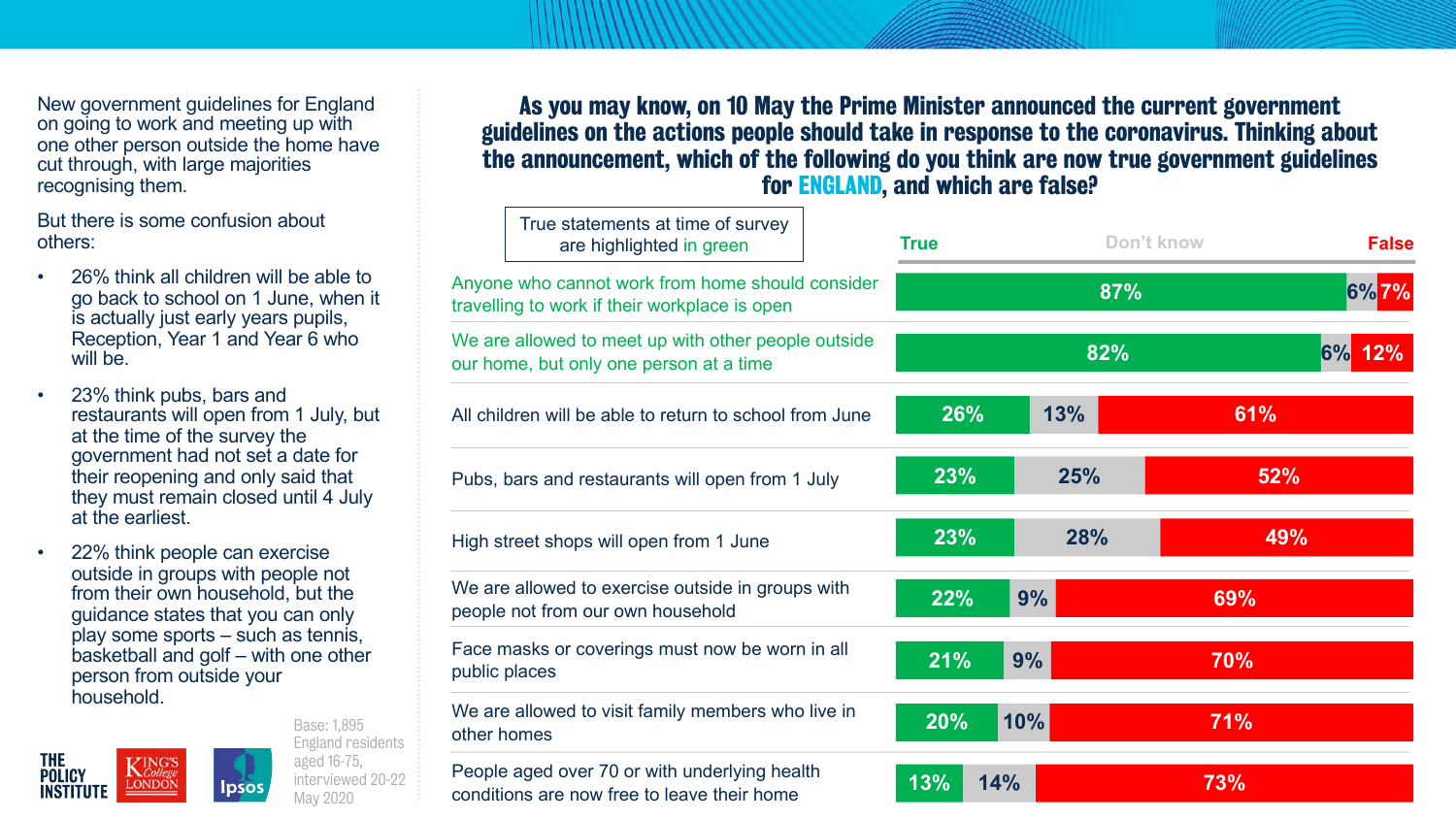None of these guidelines applies in Scotland – but significant proportions of the Scottish public think they do.

In particular, half think they should consider going to their workplaces if they can't work from home, despite the Scottish government not endorsing the UK government's message to employees to return to work in such cases.

And half think they can meet up with someone outside their home, but the Scottish government is still telling people not to mix households when meeting up.

**psos** 



Base: 189 Scotland residents aged 16- 75, interviewed 20- 22 May 2020. Note this base size is small

As you may know, on 10 May the Prime Minister announced the current government guidelines on the actions people should take in response to the coronavirus. Thinking about the announcement, which of the following do you think are now true government guidelines for SCOTLAND, and which are false?

|                                                                                                   | <b>True</b> |            | Don't know |     |     | <b>False</b> |  |
|---------------------------------------------------------------------------------------------------|-------------|------------|------------|-----|-----|--------------|--|
| Anyone who cannot work from home should consider<br>travelling to work if their workplace is open | 52%         |            |            | 10% | 38% |              |  |
| We are allowed to meet up with other people outside<br>our home, but only one person at a time    |             | 51%        |            | 10% | 39% |              |  |
| Face masks or coverings must now be worn in all<br>public places                                  |             | 31%        | 17%        |     | 51% |              |  |
| We are allowed to exercise outside in groups with<br>people not from our own household            | 20%         | 8%         |            | 72% |     |              |  |
| We are allowed to visit family members who live in<br>other homes                                 | 17%         | 11%        |            | 72% |     |              |  |
| All children will be able to return to school from 1 June                                         | 13%         | 16%        |            | 71% |     |              |  |
| High street shops will open from 1 June                                                           | 10%         | <b>27%</b> |            |     | 63% |              |  |
| Pubs, bars and restaurants will open from 1 July                                                  | 9%          | 21%        |            | 70% |     |              |  |
| People aged over 70 or with underlying health<br>conditions are now free to leave their home      | 7%          | <b>17%</b> |            | 77% |     |              |  |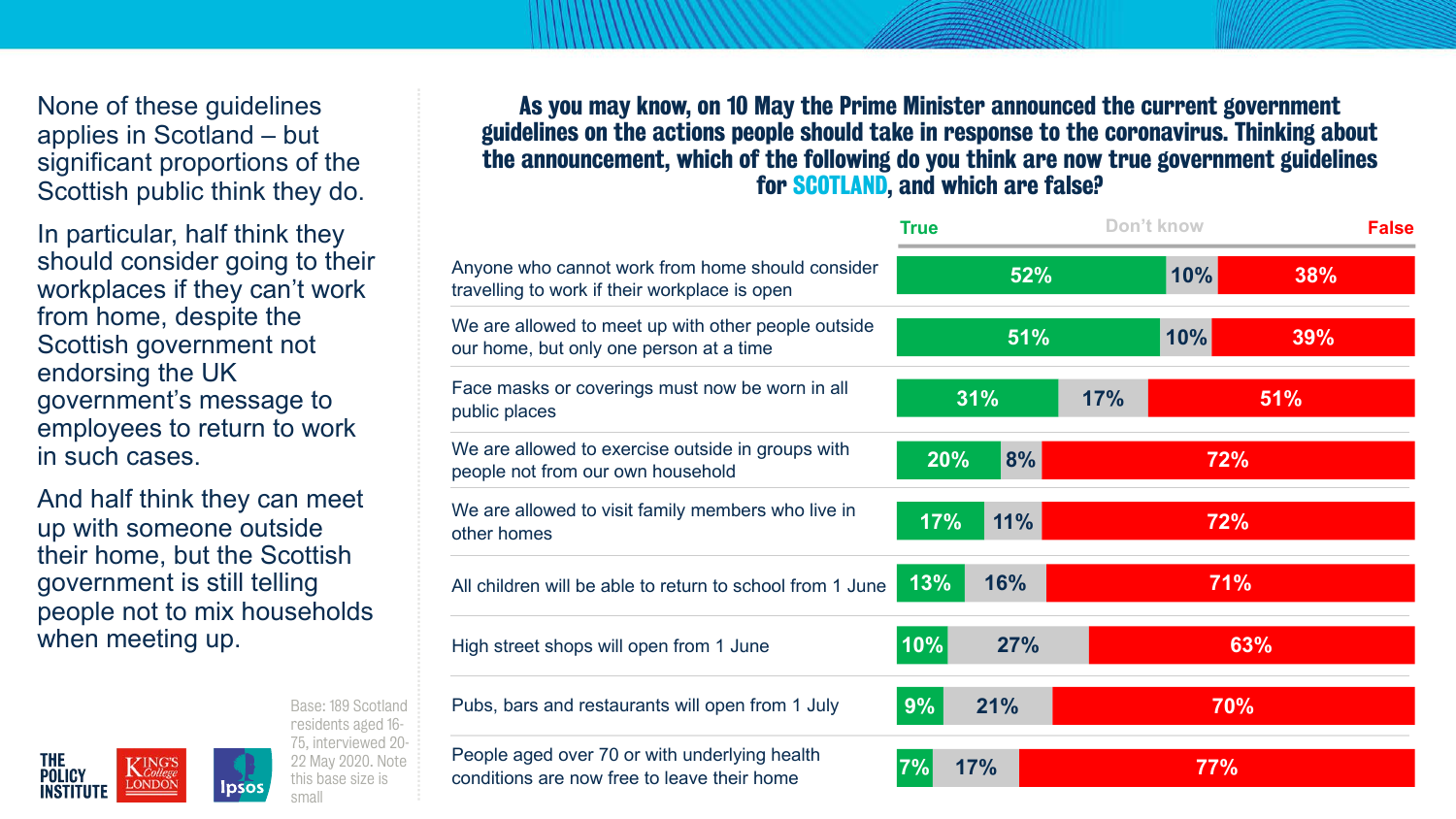It is a similar situation in Wales, where half of the public think they are are allowed to meet up with one person from outside their household – which in fact only applies to people in England. The Welsh government has said it's fine if you bump into someone you know while outside, but that you could not arrange to meet up with them.

However, the Welsh government is allowing people to go to workplaces if they are still permitted to be open, as long as employees can observe the 2-metre social distancing rule.

**KING'S** 

LONDON

**THE** 

**POLICY** 

**INSTITUTE** 

Base: 107 Wales residents aged 16- 75, interviewed 20-22 May 2020. Note: this base lpsos size is small

As you may know, on 10 May the Prime Minister announced the current government guidelines on the actions people should take in response to the coronavirus. Thinking about the announcement, which of the following do you think are now true government guidelines for WALES, and which are false?

|               | True statements at time of survey<br>are highlighted in green                                     | <b>True</b> |     | Don't know |     | <b>False</b> |  |
|---------------|---------------------------------------------------------------------------------------------------|-------------|-----|------------|-----|--------------|--|
|               | Anyone who cannot work from home should consider<br>travelling to work if their workplace is open |             | 62% |            | 9%  | 28%          |  |
|               | We are allowed to meet up with other people outside<br>our home, but only one person at a time    |             | 49% | 13%        |     | 39%          |  |
|               | We are allowed to exercise outside in groups with<br>people not from our own household            | 19%         | 6%  |            | 75% |              |  |
| June          | All children will be able to return to school from 1                                              | 17%         | 19% |            | 64% |              |  |
| public places | Face masks or coverings must now be worn in all                                                   | 16%         | 15% |            | 70% |              |  |
|               | Pubs, bars and restaurants will open from 1 July                                                  | 12%         | 20% |            | 69% |              |  |
|               | High street shops will open from 1 June                                                           | 12%         | 21% |            | 68% |              |  |
| other homes   | We are allowed to visit family members who live in                                                | 11%         | 11% |            | 78% |              |  |
|               | People aged over 70 or with underlying health<br>conditions are now free to leave their home      | 9%          | 12% |            | 79% |              |  |